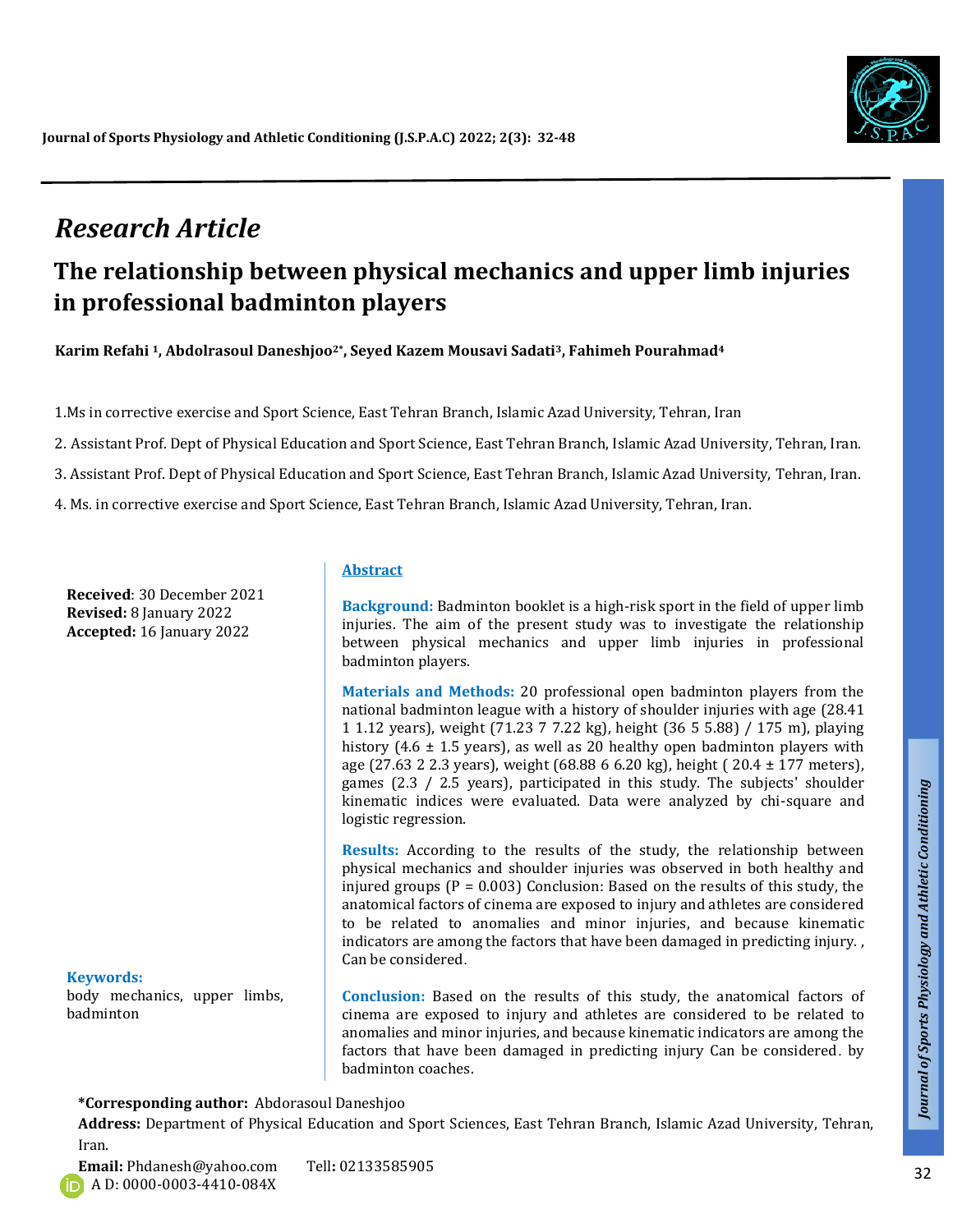# **1. Introduction**

Badminton is an international sport and its outcome is determined by various performance factors. Badminton injuries are reported at 9.2 per player per 1000 hours of play. These injuries, in addition to performing incorrect blow techniques and not warming up the body, are mostly due to excessive training in this game. This sport requires a lot of power in rapid changes of the wrist, jumps, jumps and changes of direction, and these repeated actions can cause injury. (1) The most injuries in badminton (32% to 58% ) Is related to the upper limb, also shows 13% to 16% of all injuries. (2) Shoulder pain due to frequent shoulder strains in badminton can occur in badminton players, especially in overhead throws, such as dice or its name. Rotator cuff muscles are small muscles around the shoulder joint that can be damaged during a game of badminton. Typically, damage to these muscles begins during inflammation (tendonitis) caused by small but persistent stimuli. (1) If the cause of the inflammation is not known and persists over a long period of time, a minor rupture may eventually lead to a complete rupture. 9 cases per 1000 hours of exercise, for badminton, reported that these injuries can cause many limitations for athletes. Badminton players. This lesion, which can be acute or chronic, is relatively common due to the specific anatomy of this area. (4) The main mechanism of this rupture is that the rotator cuff tendon becomes trapped in the shoulder area between the biceps, one is the humerus and the other is the acromion appendage (which is part of the scapula or scapula and is located above the head of the humerus). When a person tries to raise his hand above his head, these two bones come closer to each other.

However, if the two bones are too close together, the rotator cuff joint tendon may become trapped and compressed. If this compression is too severe, it can cause a sudden tendon rupture. This condition is more common in young people who engage in strenuous physical activity. (5) Faton et al. (2013), stated Due to the role of the racket in this sport, upper limb injuries such as rotator cuff injuries (shoulder injuries) are common badminton injuries. (6) John et al. (2014) stated in a study that the most commonly reported injury (60%) occurred when jumping its name and lateral movements. They also reported that special attention should be paid to the effects of shoes and the characteristics of the abutment surface on the biomechanics of badminton players. (2) Mohammad Sharif et al. (2009) stated in a study that the most injuries of racquet sports players include an important relationship between how they perform movement and training program strategies. (7) Save et al. (2013) reported that unprofessional athletes hit during a greater range of motion and were more likely to be injured. The results showed a small distance between the center of mass and the center of pressure in the injured players and also the lower speed as the maximum speed when hitting the backhand. (8) Examining and recognizing the ambiguous aspects of biomechanics, performing movements and diagnosing the causes of injuries, in addition to preventing their occurrence, can help improve the professional performance of badminton players. (6)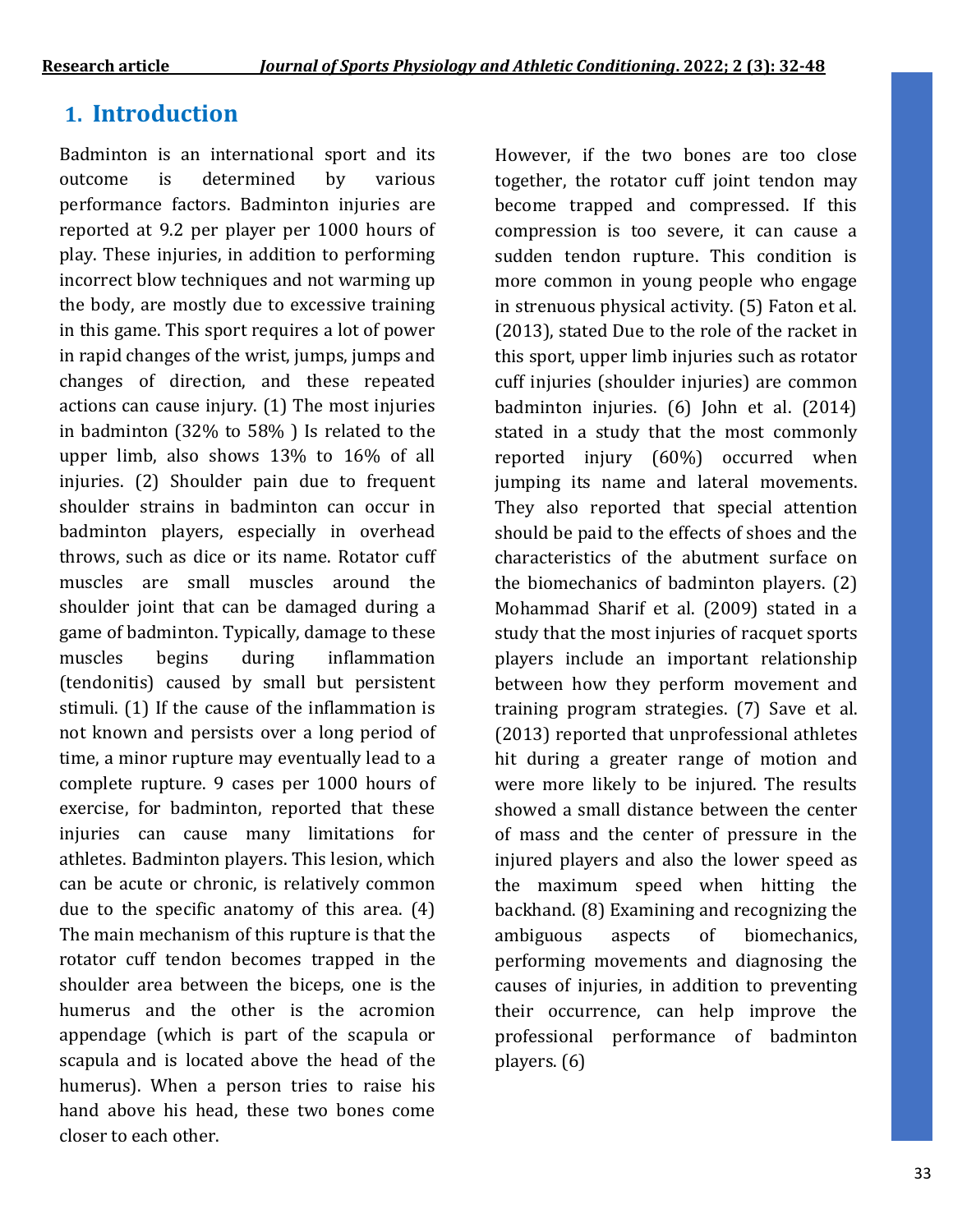On the other hand, due to the limited studies on upper limb injuries and its relationship with trunk kinematics in professional badminton players, the present study attempts to investigate the relationship between physical mechanics and the occurrence of upper limb injuries in professional badminton players.

## **2. Materials and Methods**

## **Subjects**

The present study is descriptive-crosssectional in nature and post-event type. The statistical sample of this study was 20 athletes and players of the national badminton league (preserving the name) who had a history of common sports injuries including rotator cuff (shoulder injury) and 20 healthy athletes in terms of gender, age and membership in the homogeneous sport. And were selected as subjects of this study. In this study, the time of injury of the subjects was collected according to the information contained in their medical records. By completing the consent form, the subjects announced their readiness to participate in this research and the necessary information about the purpose and manner of performing the tests was provided to the subjects in written and oral form.

Figure 1. Bilateral shoulder elution test 2. Thoracic extension test The test was performed in such a way that the person was one step away from the wall with a bent knee attached to the wall and the sacrum, upper back and occipital areas were in contact with the wall. The person performed posterior tilt and chin vines for lumbar, thoracic, and cervical smoothness, respectively. The purpose of this test was to evaluate the ability of the person in the upper flexion of the cervical region and to evaluate the ability of the person to smooth the thoracic and lumbar region during the movement of the chin-like movement

Tests related to the evaluation of shoulder kinematic indices:

1. Bilateral shoulder elution test The test was performed by first spreading the legs shoulder-width apart and elucidating the shoulders on the scapula. In this position, the elbow was fully extended and the palms were facing the midline. The purpose of this test is to evaluate the spine, scapular thoracic joint, glenohumeral joint in both frontal and sagittal planes. If there was any increase in the arch in the areas of the spine and asymmetry between the two sides, the test would be positive and the person would get a score of zero.(9)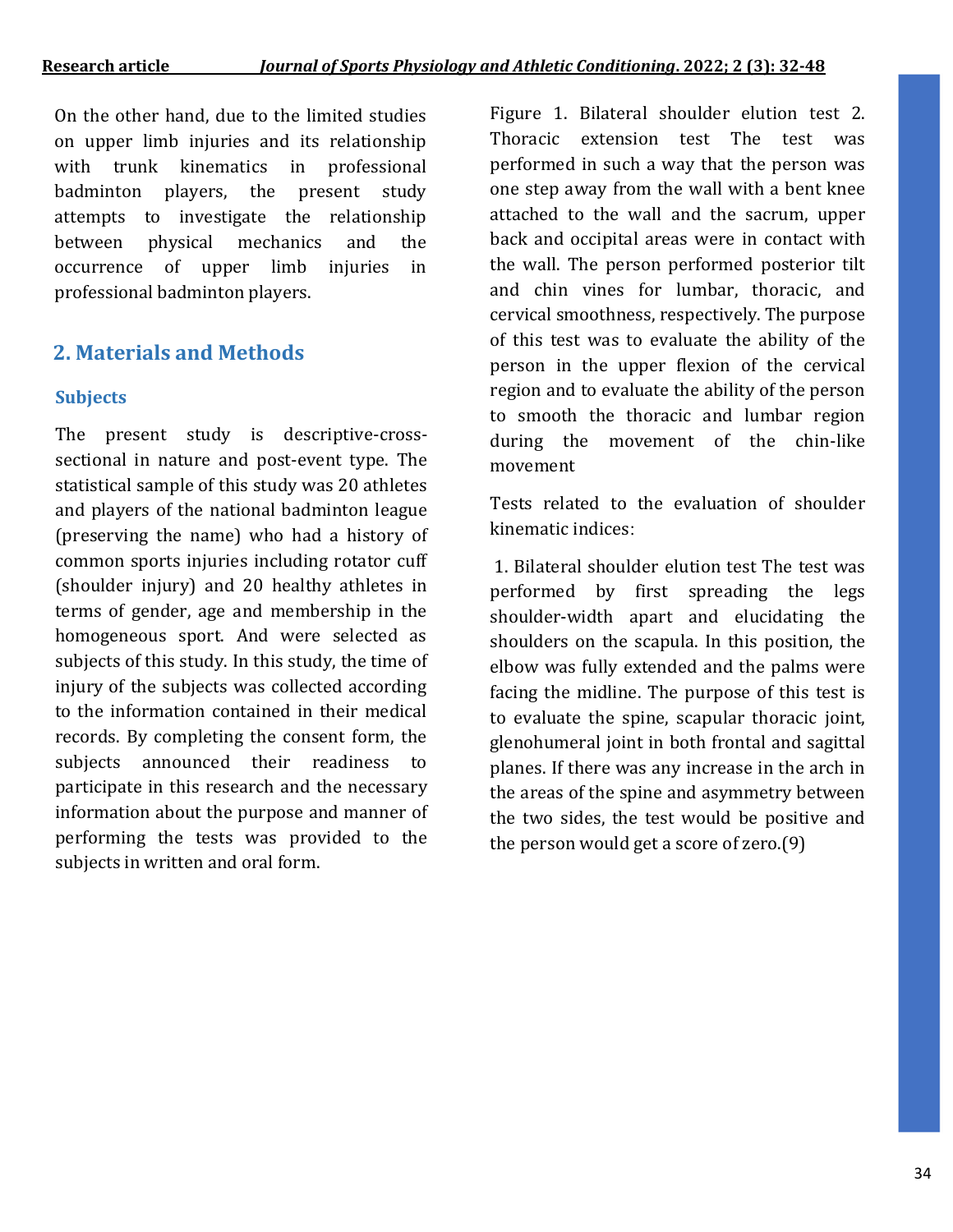

**Figure 1: Bilateral shoulder elution test**

2. Thoracic extension test The test was performed in such a way that the person was one step away from the wall with a bent knee attached to the wall and the sacrum, upper back and occipital areas were in contact with the wall. The person performed posterior tilt and chin vines for lumbar, thoracic, and cervical smoothness, respectively.

The purpose of this test was to evaluate the ability of the person in the upper flexion of the cervical region and to evaluate the ability of the person to smooth the thoracic and lumbar region during the movement of the chin-like movement. Did. (9)



**Figure 2: Thoracic extension test**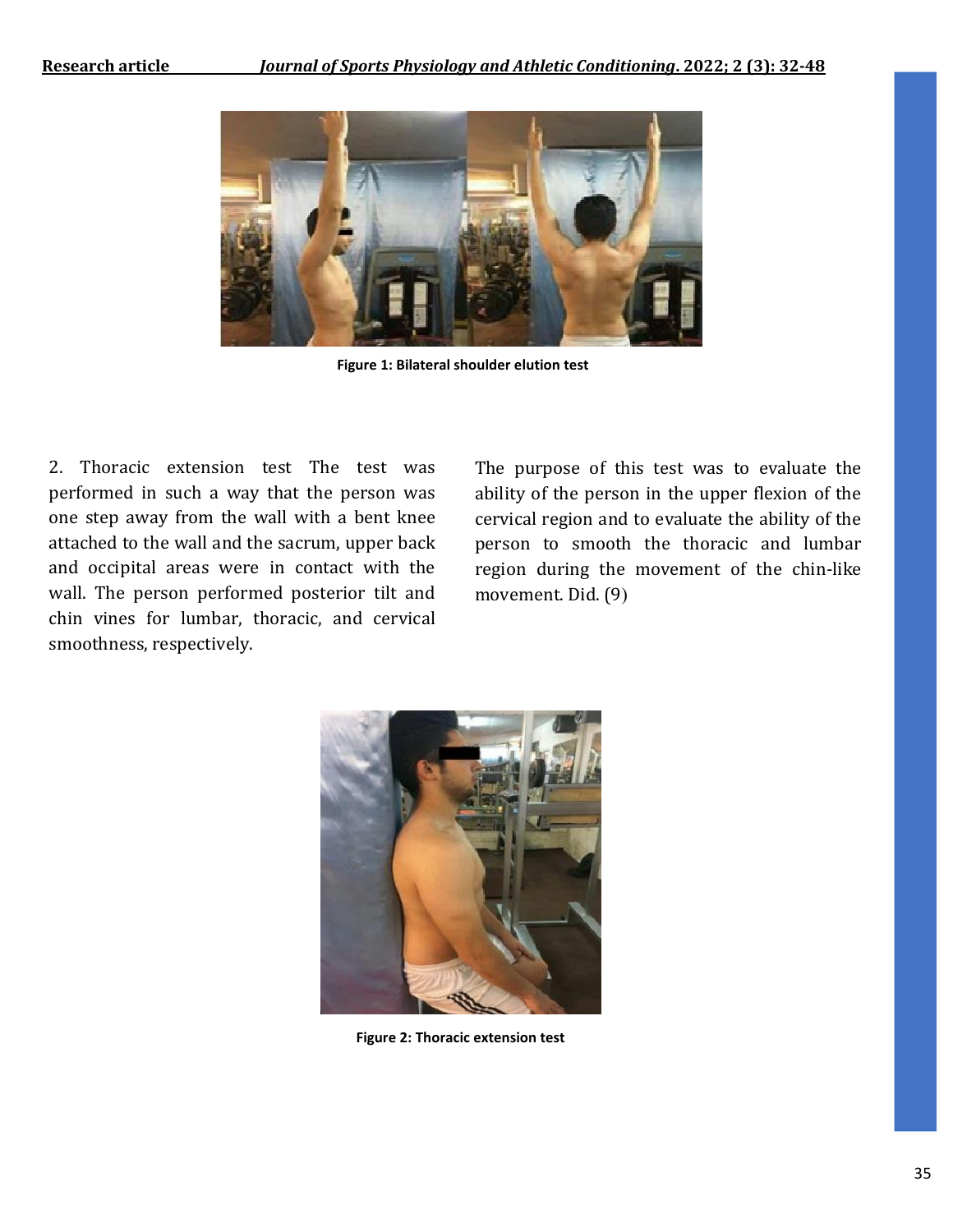3. Pectoralis minor muscle length assessment test According to Figure 3-8, the method of performing the test is that the person was lying in an open arch, with the arms next to the body and the palms facing down. The purpose of this test was to evaluate the distance between the outer edge of the scapula and the table, which according to the athlete's anthropometry, the usual distance should not be more than two inches. If more than this amount is violated, the person will get a score of zero.



**Figure 4: Scapular dyskinesia evaluation**



**Figure 3: Pectoralis Minor Muscle Length Test**

5. Lettimus dorsi muscle length assessment test The test was performed in such a way that the person was placed on the bed in an open arch with the knee bent, then the posterior tilt of the pelvis with shoulder flexion on the sagittal plate with a flat elbow with the palms facing the midline. , Did. The purpose of this test was a person's ability to perform 180-degree shoulder flexion, which would give a score of zero if the range of motion was reduced.

 zero. 4. Evaluation test of elitovascular scapular muscle The test was performed in such a way that the person performed the movement of lowering the shoulder from the elution position of the head with the palms facing the wall. The purpose of this test was to assess the normal status of the scapula, which was positive in case of low angle protrusion and high shoulder depression and the person received a score of



**Figure 5: Dorsal latissimus muscle length assessment test**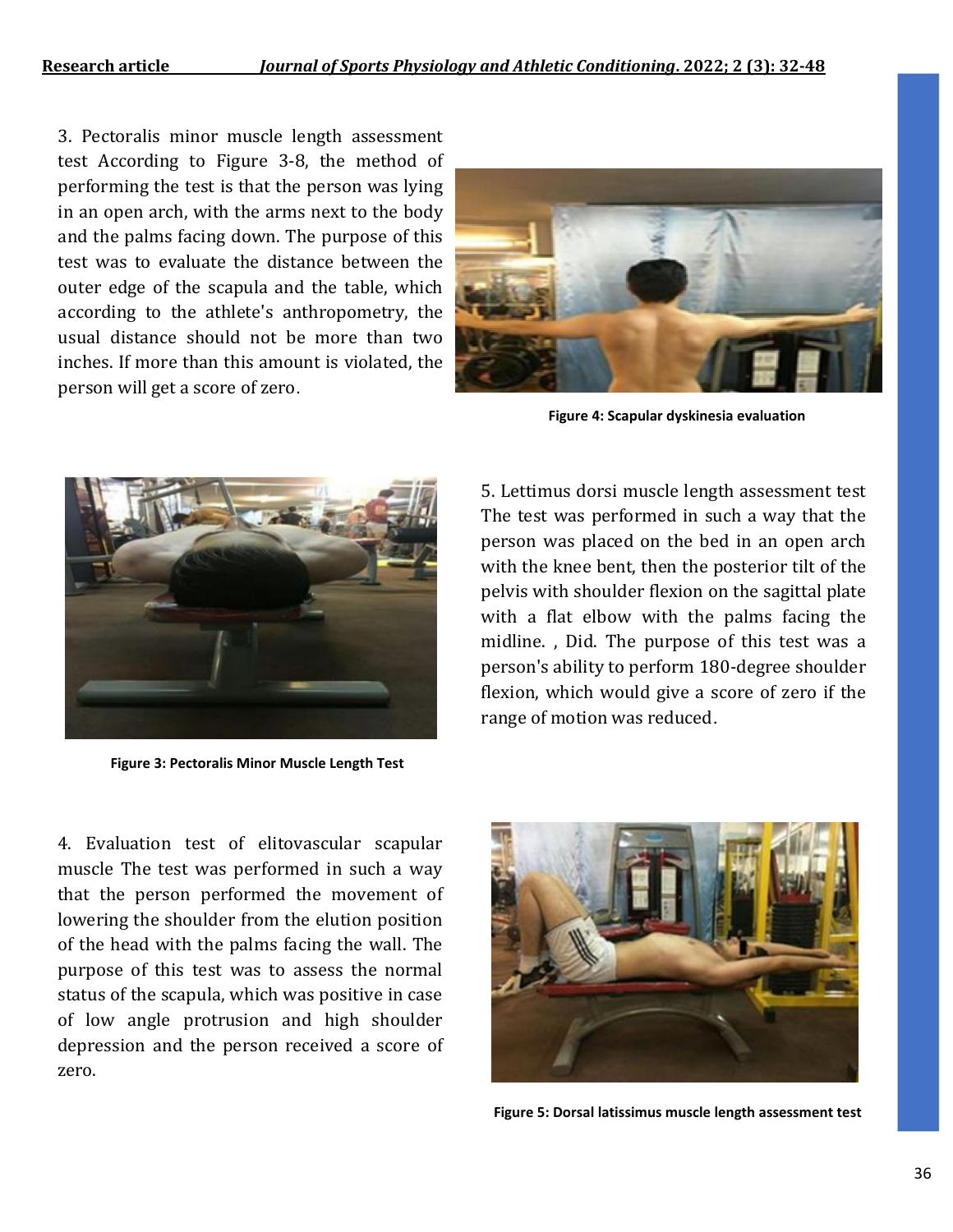6.Posterior reticulum muscle length test This test was performed in two ways. According to Figure 3-11, in the first method, the person was placed in an open arch with the... 6.performed 90-degree abduction of the shoulder while the shoulder was completely retracted (by the examiner). . If the person's elbow with the floor could not make a 90 degree angle, the person would get a score of zero. In the second way, the person was placed on the bed in an open arch with his knees bent. The examiner then performed a 90-degree abduction of the shoulder with the internal rotation of the shoulder. If the person's elbow was not parallel to the floor, the person would score zero. (9)



**Figure 6: Posterior reticulum muscle length assessment test**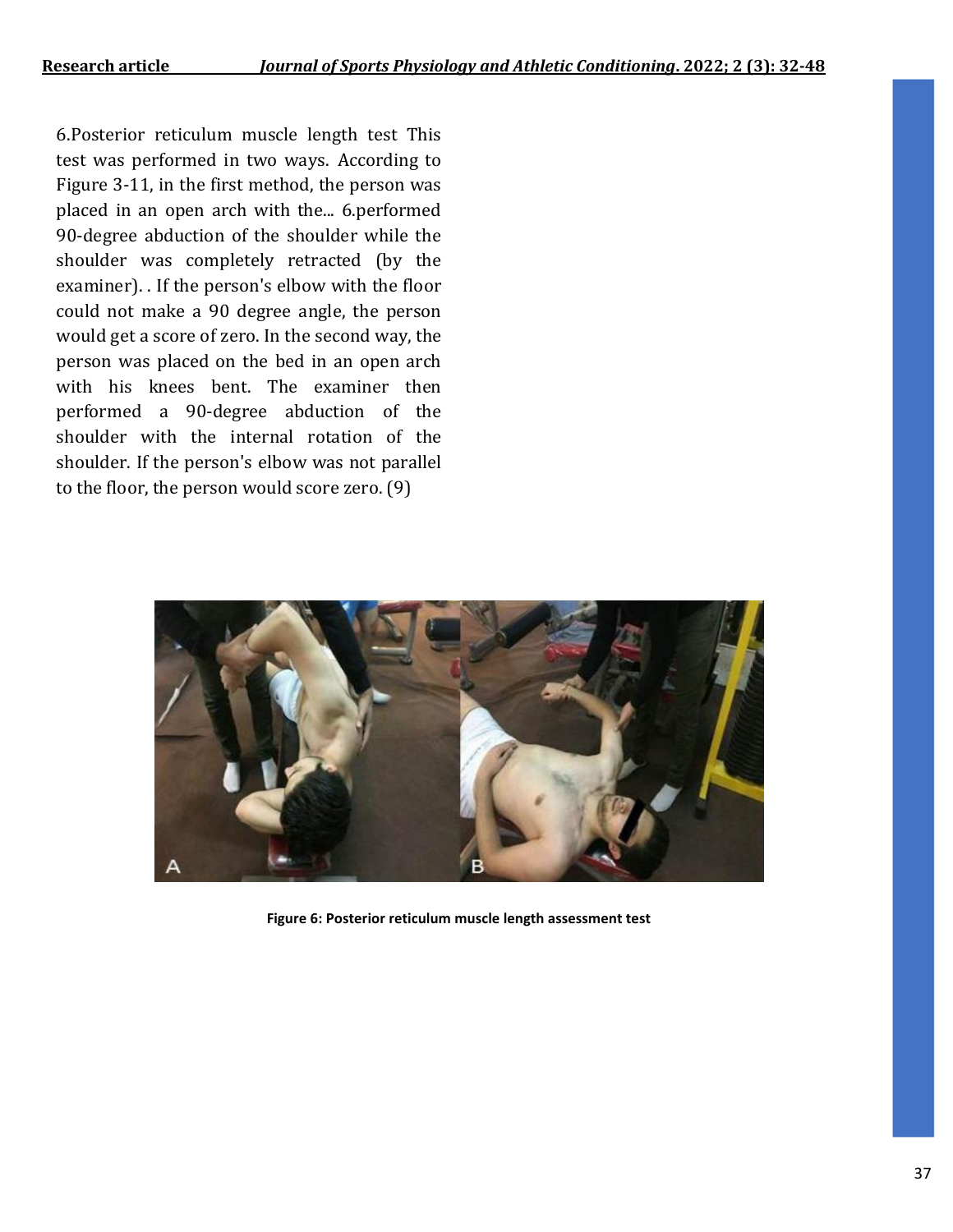In general, the scoring method was such that the person did the move correctly, one point, and if the move was done incorrectly, he was given a score of zero. 7. Assess the angle of the head and shoulders forward In order to evaluate the amount of head and shoulders forward in the present study, the method of photographing the profile of the body was used. This method has high reproducibility and has been used in numerous studies. To measure the angles of the head and shoulders forward using the above method, first the three anatomical signs of the tragus of the ear and the protrusion of the right acromion as well as the spinal appendage of the C7 vertebra were identified and marked with a landmark. The subject was then asked to stand at a designated location next to the wall (at a distance of 32 cm) with his left arm facing the wall. The tripod, on which the digital camera was also mounted, was then placed 265 cm from the wall and its height was adjusted to the level of the subject's right shoulder. In such a situation, the subject was asked to lean forward three times and raise his arms three times, then to stand completely comfortably and naturally and look at a hypothetical point on the opposite wall (eye In the direction of the horizon). Then, after a five-second pause, the examiner took three consecutive shots of the half view. Finally, the mentioned photos were transferred to the computer and using AutoCAD software, the angle of the tragus line and C7 with the vertical line and the angle of the C7 line and the acromion appendage with the vertical line (shoulder forward angle) were measured. Then the average of three angles The obtained for each anomaly was recorded as the desired angle for the head and shoulders forward.

### Data analysis method:

Descriptive and inferential statistics were used to examine and analyze the obtained information. To determine the normal distribution of data from Kolmogorov-Smirnov test, to compare variables in healthy and injured groups independent of t-test and to investigate the relationship between lower and upper limb orientation in the above variables and history of shoulder injuries, from the test. Chi-square and logistic regression were used.

## Statistical analysis

Descriptive and inferential statistics were used to examine and analyze the obtained information. To determine the normal distribution of data from Kolmogorov-Smirnov test, to compare variables in healthy and injured groups independent of t-test and to investigate the relationship between lower and upper limb orientation in the above variables and history of shoulder injuries, from the test. Chi-square and logistic regression were used.

mean, standard deviation that the relevant results are presented in Table 1. Then to investigate the natural distribution of variables, the Kolmograph-Smirinov test was used (Table2). Also all statistical analyzes were performed at the significance level of 0.05 and using IBM STATISTICS SPSS 25 statistical software.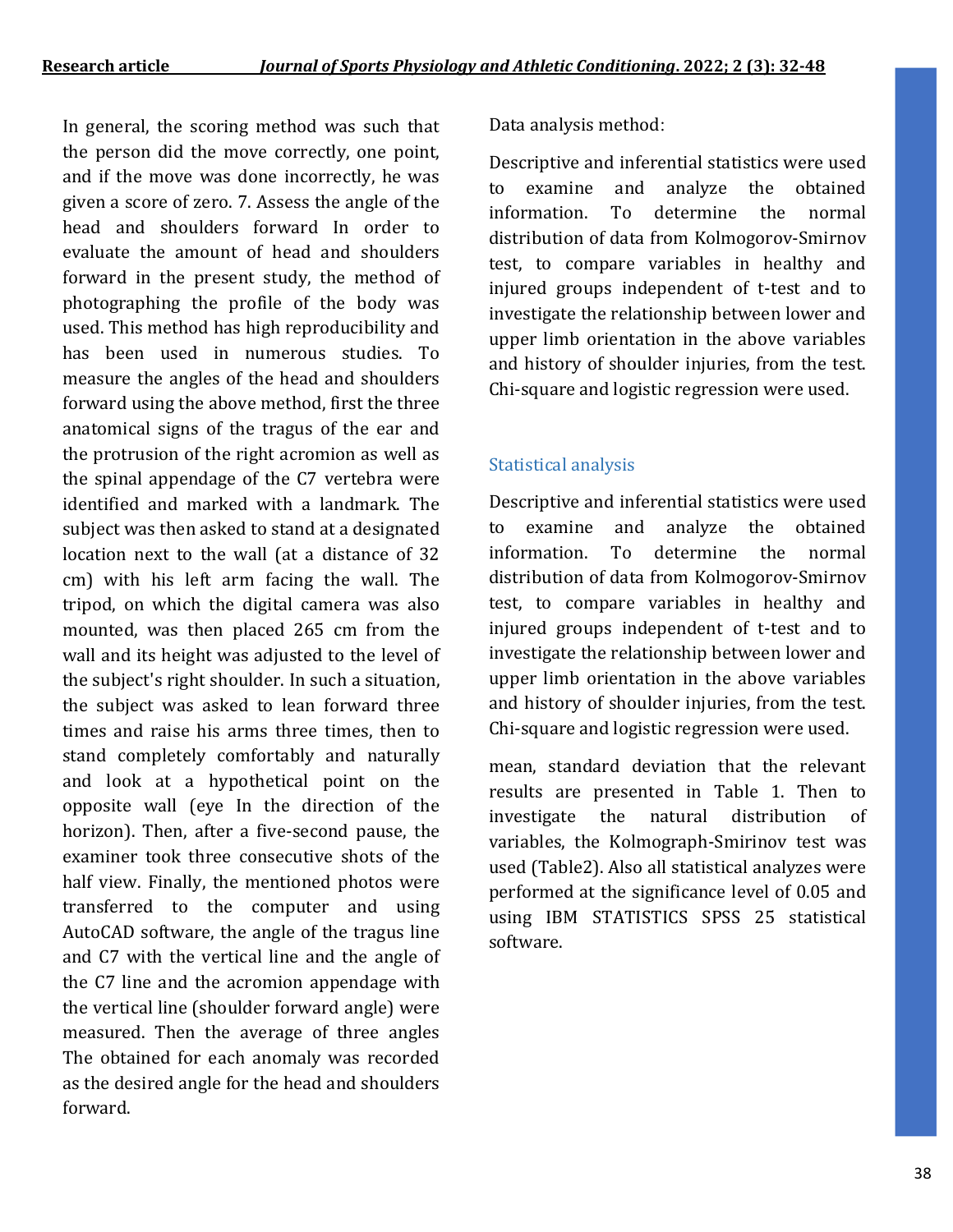# **3. Results**

Table 1 presents descriptive characteristics such as mean and standard deviation of individual characteristics scores of the studied subjects in both injured and healthy groups.

| Row            |                        | Internal reliability | Average  |
|----------------|------------------------|----------------------|----------|
|                |                        | coefficient          | standard |
|                | variable               |                      | error    |
|                |                        |                      |          |
| 1              | Two-sided<br>shoulder  | 0/89                 | 0/68     |
|                | elixir                 |                      |          |
| $\overline{2}$ | Thoracic extension     | 0/90                 | 1/65     |
| 3              | Minor<br>pectorals     | 0/86                 | 0/59     |
|                | muscle length          |                      |          |
|                |                        |                      |          |
| 4              | Alveolar<br>scapular   | 0/93                 | 0/73     |
|                | muscle length          |                      |          |
|                |                        |                      |          |
|                | The length of the      | 0/83                 | 0/63     |
|                | latissimus             |                      |          |
| 6              | Posterior retinal cuff | 0/90                 | 0/66     |
|                |                        |                      |          |
|                | muscle length          |                      |          |
| 7              | Head and<br>shoulder   | 0/87                 | 0/75     |
|                | angle forward          |                      |          |
|                |                        |                      |          |

#### **Table 1: Individual characteristics of the studied subjects**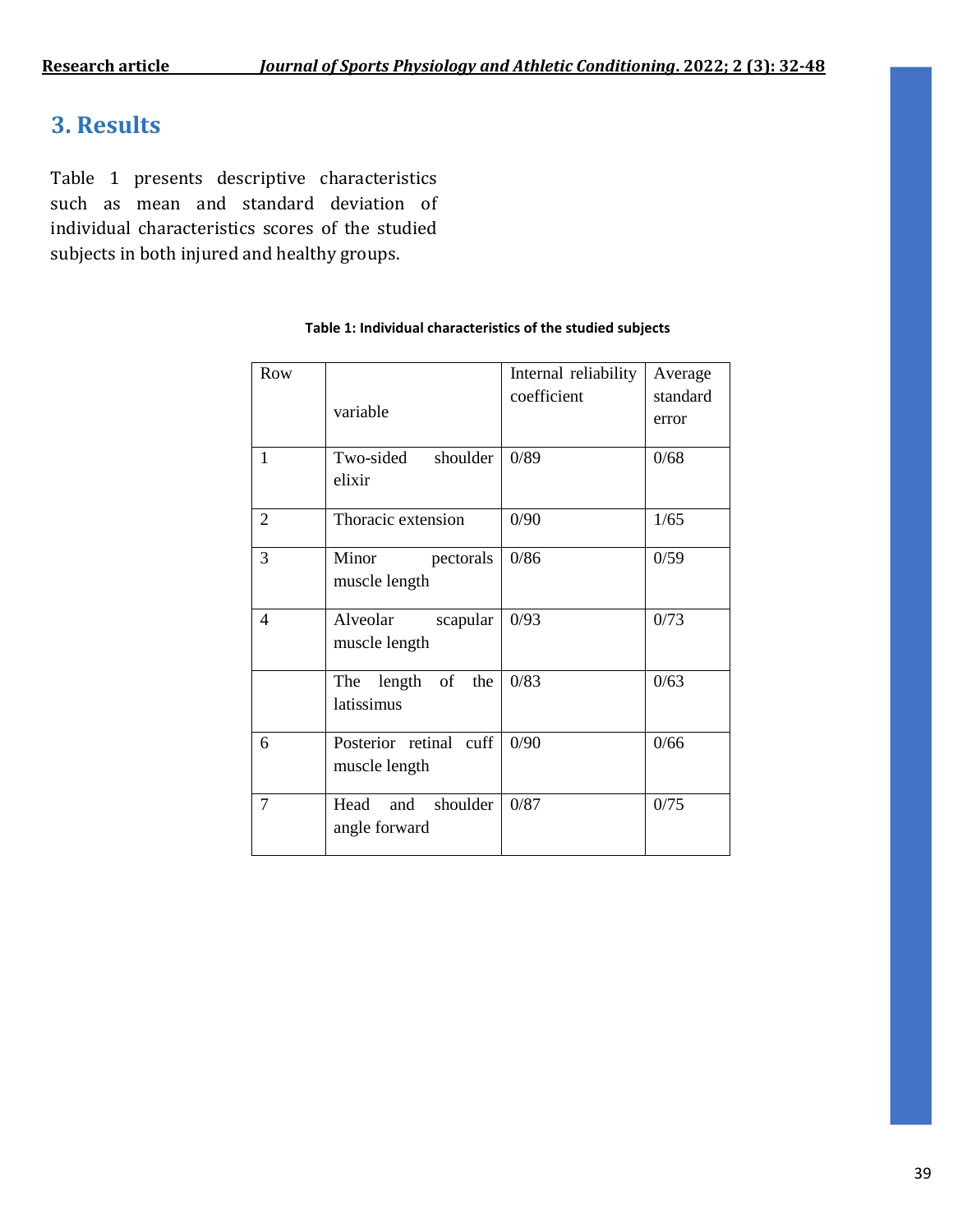| Row            | variable                                | Internal reliability coefficient | Average standard error |
|----------------|-----------------------------------------|----------------------------------|------------------------|
| 1              | Two-sided shoulder<br>elixir            | 0/89                             | 0/68                   |
| $\overline{2}$ | Thoracic extension                      | 0/90                             | 1/65                   |
| 3              | Minor pectorals<br>muscle length        | 0/86                             | 0/59                   |
| $\overline{4}$ | Alveolar scapular<br>muscle length      | 0/93                             | 0/73                   |
|                | The length of the<br>latissimus         | 0/83                             | 0/63                   |
| 6              | Posterior retinal cuff<br>muscle length | 0/90                             | 0/66                   |
| 7              | Head and shoulder<br>angle forward      | 0/87                             | 0/75                   |

| Table 2: Internal reliability coefficient and standard estimation error of kinematic indices |  |
|----------------------------------------------------------------------------------------------|--|
|----------------------------------------------------------------------------------------------|--|

#### **Table 3: Results of independent t-test in comparison of variables of shoulder kinematic indices**

| variable                                         | Affected       | The      | Healthy        | Significance |
|--------------------------------------------------|----------------|----------|----------------|--------------|
|                                                  | group          | value of | group          | level        |
| Two-sided shoulder elixir                        | $3/23+10/52$   | 1/114    | $3/63 + 9/02$  | 0/004        |
|                                                  |                |          |                |              |
| Thoracic extension                               | $3/88 + 12/06$ | $-2/254$ | $5/81 + 14/62$ | 0/256        |
| Minor pectoralis muscle length                   | $3/54 + 15/30$ | $-5/412$ | $3/12+15/21$   | 0/452        |
| Alveolar scapular muscle length                  | $2/86 + 15/45$ | 0/546    | $3/26 + 13/63$ | 0/315        |
| The length of the latissimus dorsi<br>muscle     | $4/74 + 34/87$ | 0/850    | $4/09 + 32/16$ | 0/349        |
| Posterior<br>retinal<br>cuff<br>muscle<br>length | $2/46 + 8/11$  | 2/246    | $5/73+9/22$    | 0/032        |
| Head and shoulder angle forward                  | $4/85 + 6/89$  | 3/238    | $4/02 + 8/32$  | 0/001        |

**p < 0/05 \***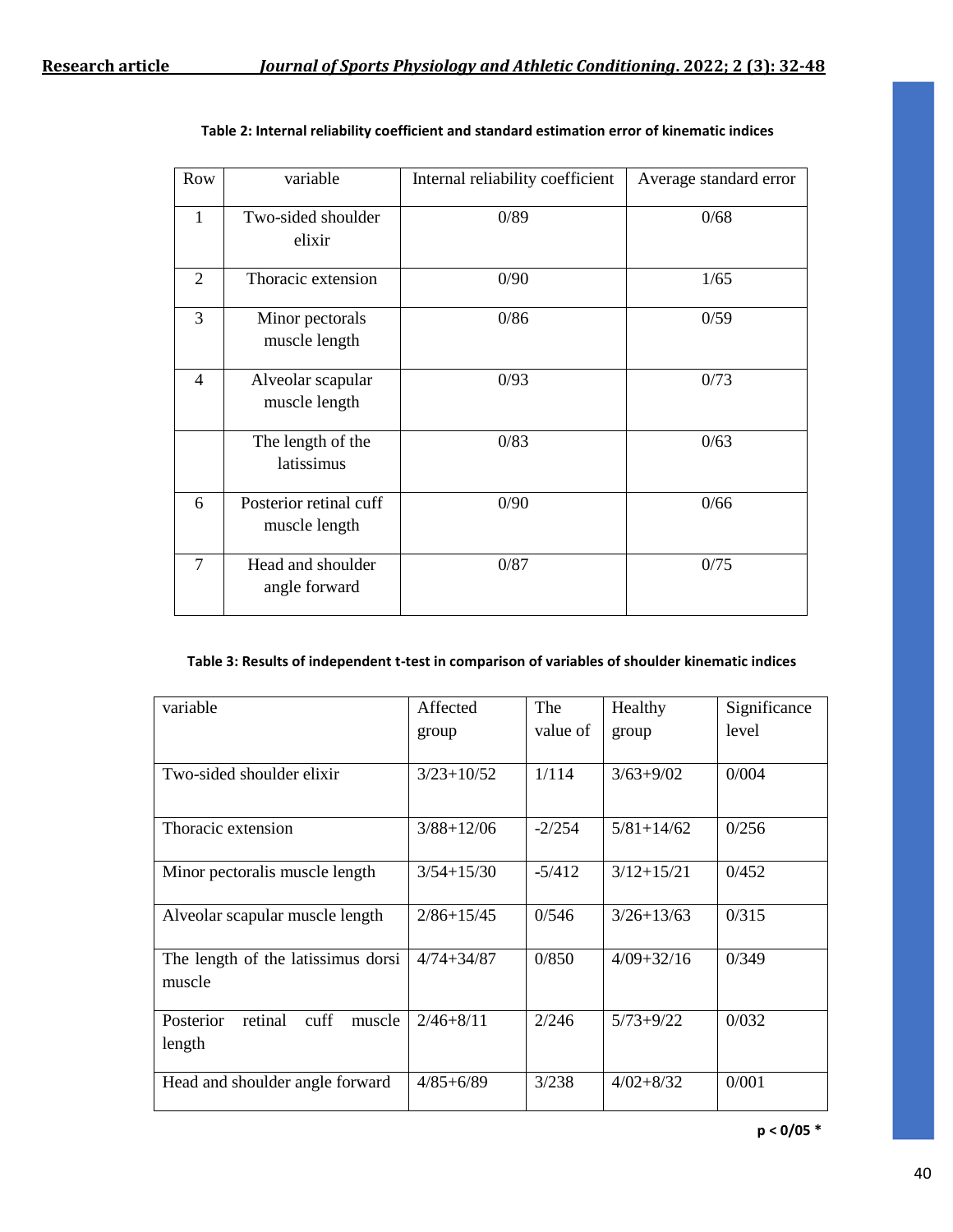Table 3. The results of independent t-test in comparing the variables of shoulder kinematic indices between the two groups of injured and healthy groups are shown. According to the table above, according to the test results of indices in both healthy and injured groups, the level of significance of bilateral shoulder elution indices ( $p = 0.004$ ), head and shoulder angle forward  $(p = 0.001)$  in healthy group And the rest of the indicators are less damaged and based on this, it can be said that 95% of the injuries have a non-collision mechanism and 5% of them have a collision mechanism.

| variable                                  | The amount | Degrees of | Significance level |
|-------------------------------------------|------------|------------|--------------------|
|                                           | of         | freedom    |                    |
|                                           | chi_square |            |                    |
| Two-sided shoulder elixir                 | 6/654      | 1          | 0/001              |
| Thoracic extension                        | 8/741      | 1          | 0/004              |
| Minor pectoralis muscle length            | 1/012      | 1          | 0/003              |
| Alveolar scapular muscle length           | 0/985      | 1          | 0/410              |
| The length of the latissimus dorsi muscle | 0/000      | 1          | 1/000              |
| Posterior retinal cuff muscle length      | 5/875      | 1          | 0/002              |
| Head and shoulder angle forward           | 3/547      |            | 0/001              |

| Table 4: Results of independent chi-square test in examining the relationship between lower |  |  |  |  |
|---------------------------------------------------------------------------------------------|--|--|--|--|
| limb and kinematic shoulder injuries                                                        |  |  |  |  |

According to Table 4, it can be seen that there is a difference between bilateral shoulder ligation  $(p = 0.001)$ , thoracic extension  $(p = 0.004)$ , elitorascapolar muscle length ( $p = 0.410$ ), and head-to-shoulder angle ( $P = 0.001$ ), there is a significant relationship with kinematic shoulder injury ( $p < 0.05$ ).

But there is no significant relationship between pectoralis minor muscle length, latissimus dorsi muscle length and posterior reticulum muscle.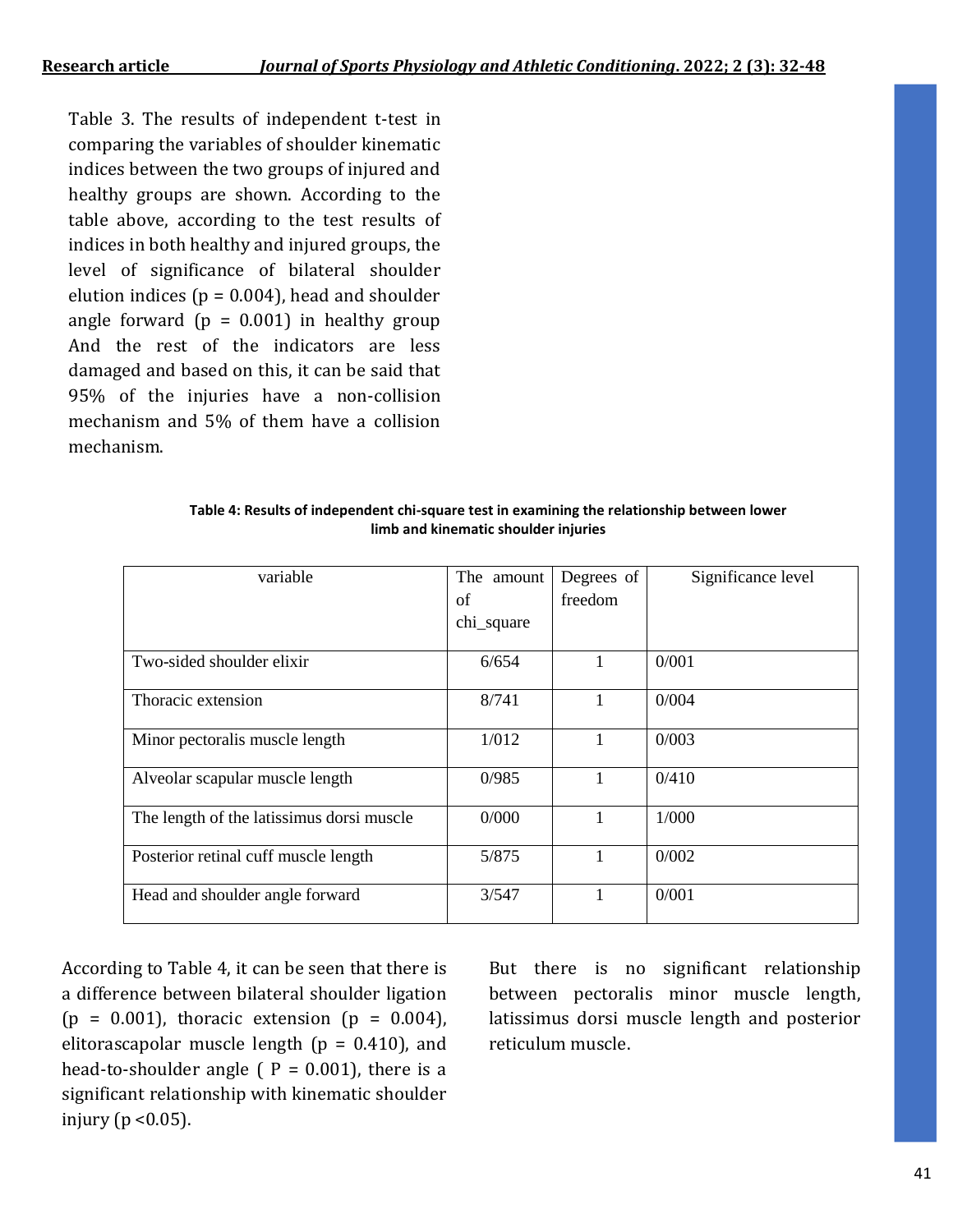| <b>Predictive variables</b>                           | Significance<br>level | Degrees<br>of<br>freedom | Parent<br>test | Average<br>standard<br>error | Prediction<br>coefficients | Change<br>per<br>unit |
|-------------------------------------------------------|-----------------------|--------------------------|----------------|------------------------------|----------------------------|-----------------------|
| Two-sided<br>shoulder<br>elixir                       | 0/003                 | 1                        | 1/003          | 0/411                        | $-2/009$                   | 0/352                 |
| Thoracic extension                                    | 0/006                 | $\mathbf{1}$             | 1/812          | 0/363                        | $-1/503$                   | 1/526                 |
| Minor<br>pectoralis<br>muscle length                  | 0/741                 | $\mathbf{1}$             | 0/273          | 0/245                        | $-0/893$                   | 0/416                 |
| Alveolar<br>scapular<br>muscle length                 | 0/001                 | $\mathbf{1}$             | 1/582          | 0/129                        | 0/099                      | 1/603                 |
| The<br>length<br>of<br>the<br>latissimus dorsi muscle | 0/580                 | $\mathbf{1}$             | 3/149          | 2/321                        | $-3/362$                   | 1/162                 |
| Posterior retinal cuff<br>muscle length               | 0/309                 | $\mathbf{1}$             | 0/150          | 0/741                        | 0/152                      | 0/125                 |
| shoulder<br>Head<br>and<br>angle forward              | 0/639                 | 1                        | 2/044          | 4/987                        | $-3/468$                   | 0/054                 |

**Table 5: Prediction coefficients of each of the variables of the first hypothesis in the logistic regression model**

Table 5 shows the model coefficients and their effect on the model. As can be seen from the table above, bilateral shoulder movement, thoracic extension, elitorascapular muscle length and head-shoulder angle are directly related to shoulder kinematic injury and other variables are inversely related to the level of significance. Bilateral shoulder elution (0.003), thoracic extension (0.006), elitorascapular muscle length (0.001) and head-to-shoulder angle (0.639) are significant coefficients for predicting kinematic injury injuries. They are considered shoulders.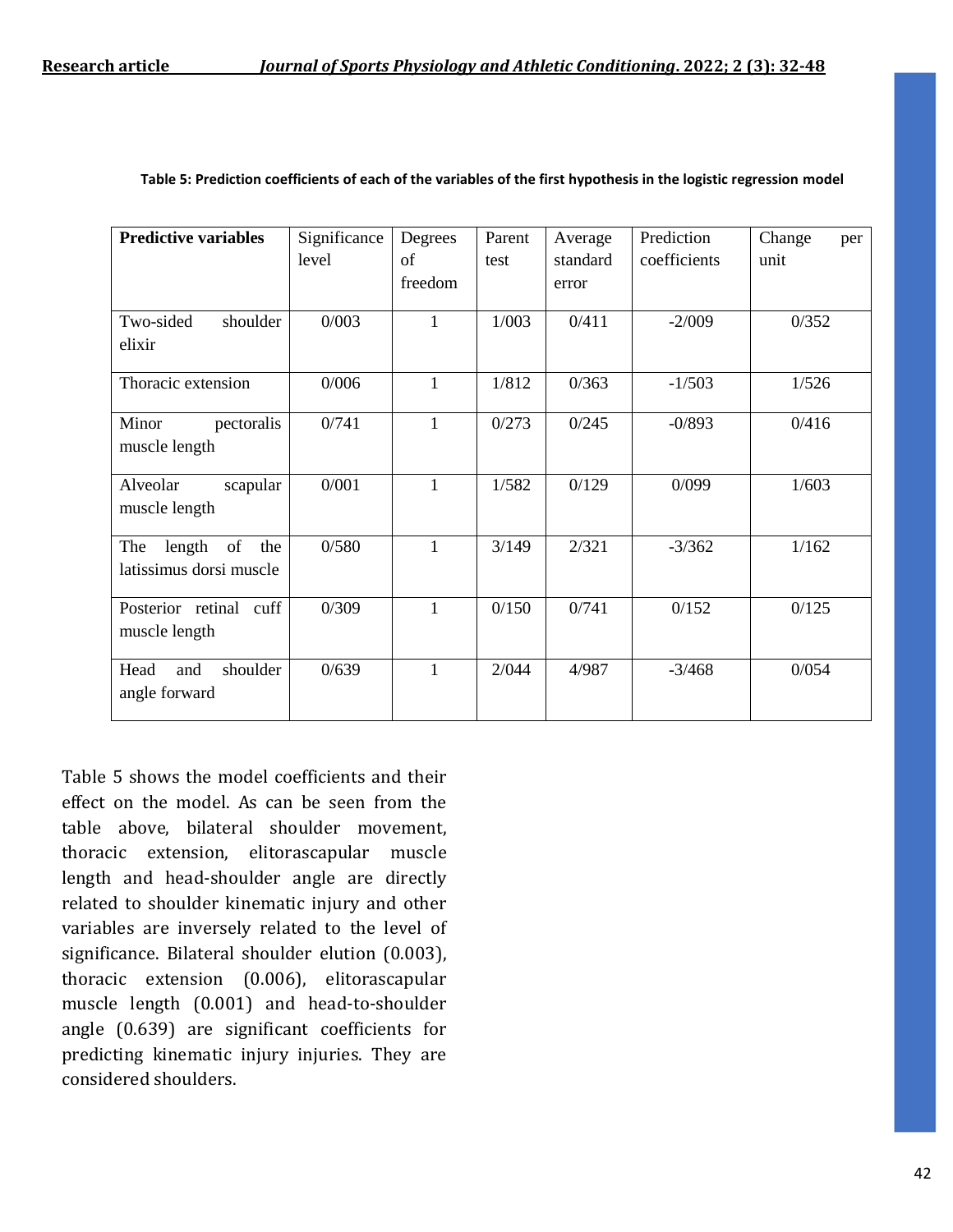| variable                                        | Normal(n) |                | Less than normal $(n)$ |                | More than normal (n) |                |
|-------------------------------------------------|-----------|----------------|------------------------|----------------|----------------------|----------------|
|                                                 | healthy   | hurt           | Healthy                | hurt           | healthy              | hurt           |
| Bilateral shoulder elixir<br>(cm)               | 13        | 5              | $\overline{4}$         | $\overline{3}$ | 6                    | 11             |
| Thoracic<br>extension<br>(grade)                | 8         | 9              | $\overline{4}$         | $\overline{2}$ | 11                   | 6              |
| Pectoralis minor muscle<br>length (cm)          | 14        | $\overline{3}$ | $\overline{7}$         | $\overline{4}$ | 9                    | $\overline{4}$ |
| Alveolar scapular muscle<br>length(cm)          | 8         | $\overline{7}$ | 6                      | $\overline{3}$ | 14                   | 3              |
| Latitude of the latissimus<br>dorsi muscle (cm) | 15        | $\overline{2}$ | 5                      | 1              | 9                    | 8              |
| reticulum<br>Posterior<br>muscle length (cm)    | 12        | $\overline{4}$ |                        |                | 3                    | 15             |
| Head and shoulder angle<br>forward (degree)     | 9         | $\overline{3}$ |                        | $\mathbf{1}$   | 6                    | 12             |

Table 6 shows the classification of affected people based on standard variables. As can be seen, bilateral shoulder elution had 3 subjects in the range less than normal  $(0> 3)$ , 5 subjects in the normal range  $(0> 5)$  and 11 subjects in the range more than normal  $(0 \le 7)$ . Also, the length of the latissimus dorsi muscle was 1 person in the range less than normal, 5 people in the normal range and 8 people in the range more than normal. Therefore, all injuries are evident in the variables related to shoulder kinematic indices.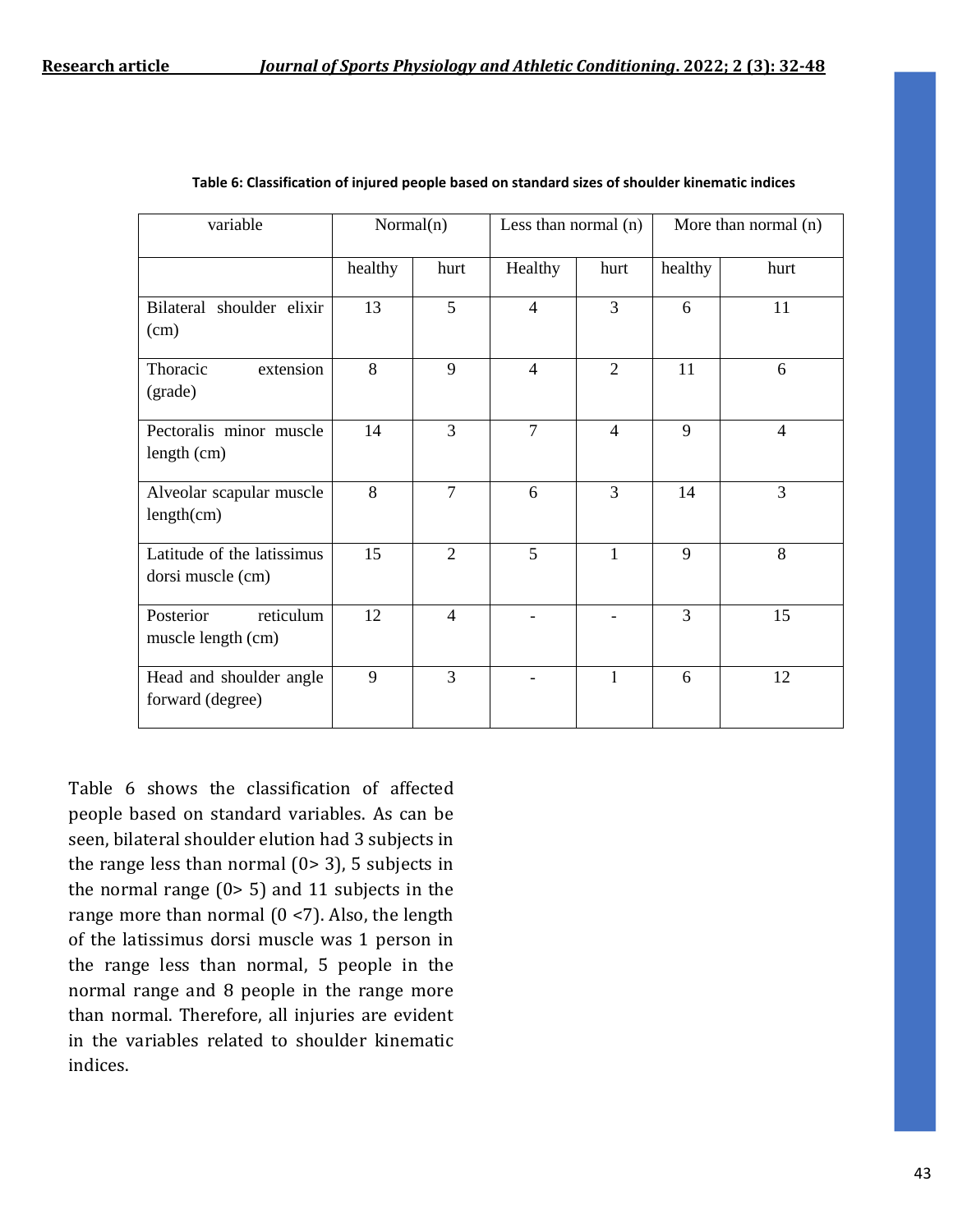## **4. Discussion**

This study investigated the relationship between physical mechanics and the occurrence of upper limb injuries in professional badminton players. According to the information provided about the kinematic indices of the shoulder and its relationship with the body mechanics of professional badminton players, and considering the research conducted on the characteristics and kinematic indices of the upper limbs and body mechanics, it can be inferred that There is a significant relationship between physical mechanics and the occurrence of upper limb injuries in professional badminton players. In addition, the results showed that in the healthy group, shoulder kinematic indices such as bilateral shoulder elution, thoracic extension, elitorascapular muscle length and head and shoulder angle were significant. This group neglects the condition of upper torso movement due to only lower body exercises and is more prone to upper limb injuries, especially shoulders. (11) Athletes in various sports such as badminton in order to achieve any progress, must enter long programs. Exercise duration. Depending on the prevailing condition of each sport, the orientation of the body and the amount of arches in the spine of athletes may be affected. (12) The results of this study are consistent with the results of Daneshmandi (1396), Aliabadi et al. (1396). It is also said that during certain exercises, especially in young athletes, the body adapts to a slight postural deviation that is appropriate for the sport. [13] (14) The results of this study are consistent with the research of Fattahi et al. (2012) who stated that there is a significant relationship between athletes' sports history and their postural disorder (15) .In contrast, it has an inverse relationship with the results of Sadeghi and Malek Hosseini (2009).

Various studies have suggested the mechanism of action of thoracic kyphosis on the shoulder, which in a general conclusion can be said that kyphosis causes more anterior and downward deviation and reduces the space under the extremities. 16) In addition to the hypotheses It is emphasized that the curvature of the spine may affect the shoulder girdle and the actual muscle joints, altering the relationship between the length and tension of the muscles attached to the scapula. In various studies, a significant relationship has been found between the curvature of the spine in the sagittal plate and the type of exercise. (17,14.20) Among the champions of sprint, endurance and semiendurance and weightlifting, the amount of thoracic curvature has been reported more. Thoracic curvature is reported to be low among soccer players, rugby players, swimmers and passive people (13). Gumina et al. Reported that patients with thoracic kyphosis, during shoulder flexion, the large bulge of the shoulder collides with the last appendage ahead of time and causes shoulder implantation. [18] Compared to the anatomical standing position of the body, the badminton player's spine adapts to the often bent upper body position when moving the racket during training and competition. As a result, this condition has a double effect on the natural posture of the spine and is the most important factor associated with increased chest kyphosis in badminton players. (2)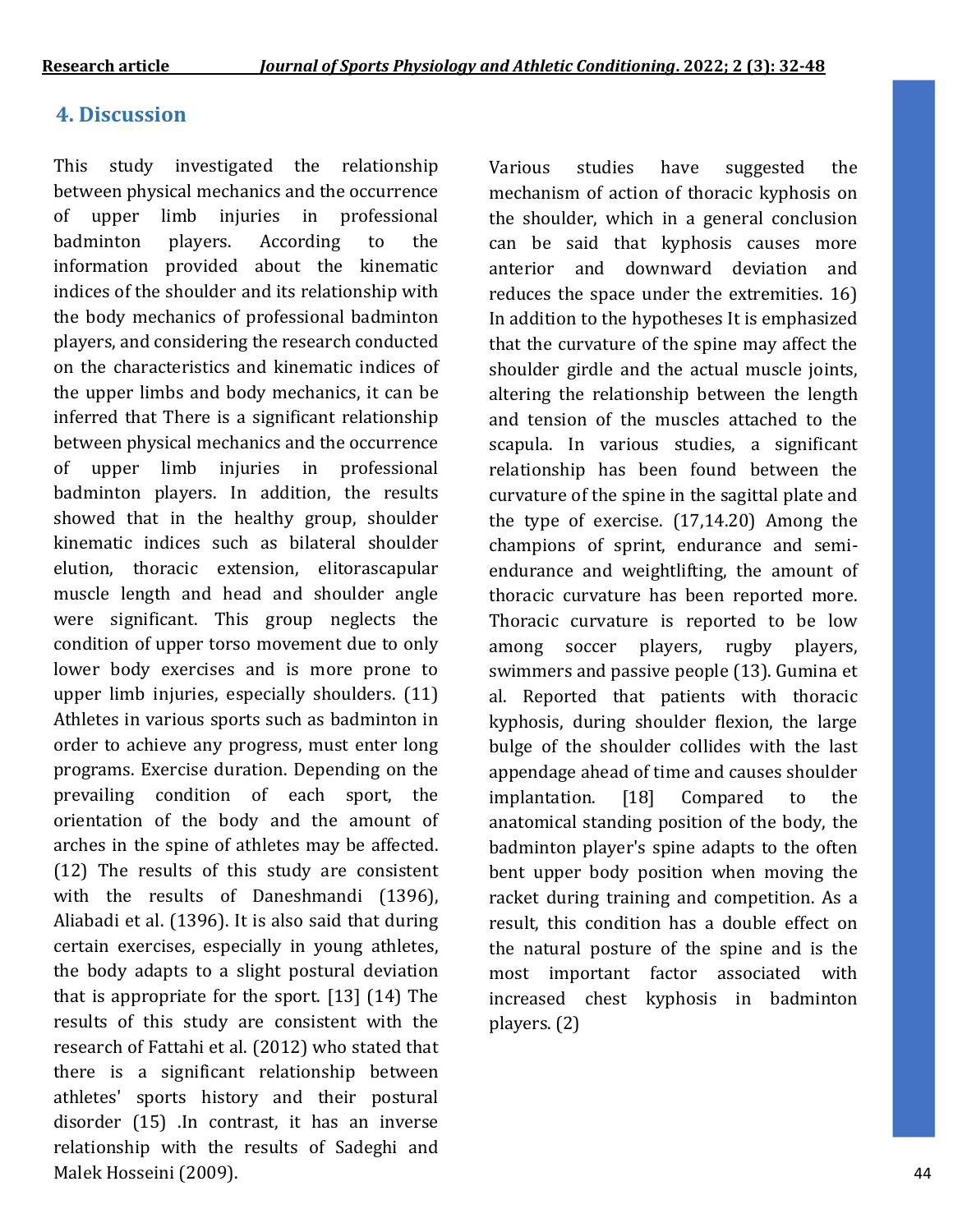In a study conducted by Aliabadi et al. (2017), they acknowledged that patients with thoracic kyphosis, during shoulder flexion, a large bulge of the shoulder collides with the last appendage prematurely and causes shoulder impingement. Et al. (2017) also reported that patients with forward head disorder, round shoulder and increased chest kyphosis, changed the position of the scapula (forward scapular rotation) and reduced the space under the extremities and displacement of the glenoid cavity. (14) Another result of this study was that abnormal function in the scapula is associated with the mechanism of damage in the shoulder girdle. Functional dysfunction in one joint affects the function of other joints. Kinematic abnormalities in The shoulder girdle is easily recognizable in overweight exercises, so screening the upper quarter before the training season can be a good guide for the trainer in diagnosing and correcting athlete's movement disorders. Et al. (1396), Sadeghi (2008) and Haji Hosseini (2016) and Ladwig (2000) are in the same direction., 22,21) (9 also It seems that the increase in head-forward complication among tall people is due to their greater tendency to kyphosis and bending forward, which is followed by head protrusion. On the other hand, people who use their shoulders more in performing movements, more than others, show a forward head position, which was contrary to the results of the present study. Ladwig (2000) and Daneshmandi (2017) Another reason for the increase in headforward angle in athletes was the use of more shoulders and muscles in this area in competitions and exercises, which was contrary to the results of the present study.

### **5. Conclusion**

Using the results of the present study and the findings of previous researchers on the susceptibility of badminton players's shoulder vulnerability, especially in disciplines with landing, acceleration and successive rotations of the shoulder and foot, as well as its relationship with biomechanical abnormalities of the upper limbs and with According to some previous research, specific screenings of badminton players by coaches seem necessary. Many of these abnormalities can be identified, corrected, and corrected by non-invasive methods of sports coaches and practitioners. Acknowledgments The present research is taken from Mr. Karim Refahi's master's thesis. They also include the subjects and subjects of the research subjects who conducted the study.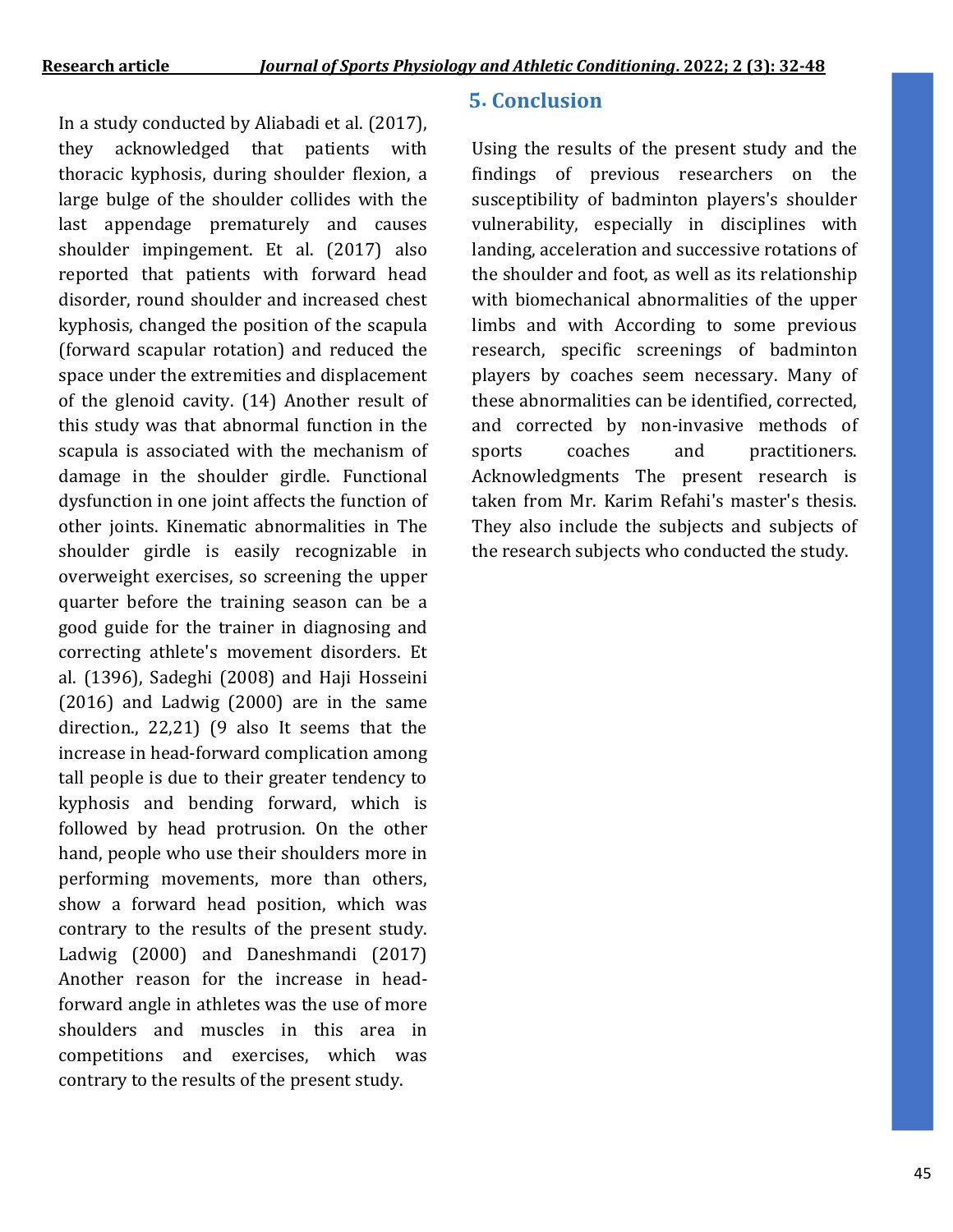## **Acknowledgements**

The present research is taken from Mr. Karim Refahi's master's thesis. They also include the subjects and subjects of the research subjects who conducted the study.

## **Funding**

This study did not have any funds.

# **Compliance with ethical standards**

**Conflict of interest** The authors declare that they have no conflict of interest.

**Ethical approval**

**Informed consent** Informed consent was obtained from all participants.

## **Author contributions**

Conceptualization: A.D.; Methodology: A.D., S.K.M.; Software: K.R., F.P.; Validation: K.R., F.P.; Formal analysis: K.R., F.P.; Investigation: A.D., S.K.M.; Resources: A.D., S.K.M., ; Data curation: K.R.; Writing original draft: A.D.; Writing - review & editing: A.D.; Visualization: A.D.; Supervision: A.D., S.K.M.; Project administration: A.D.; Funding acquisition: K.R., F.P.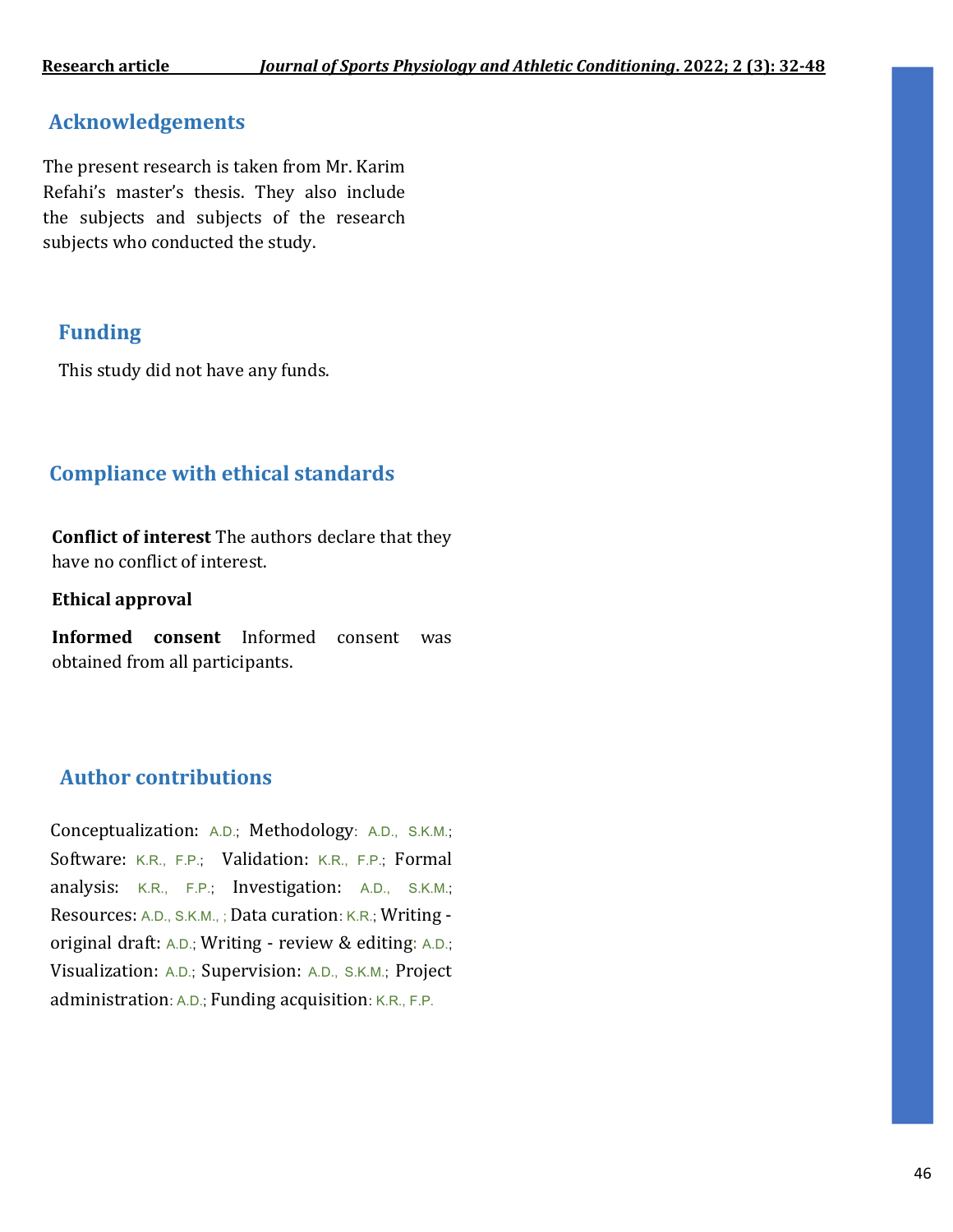### **References**

1. Taghi Nee Z. To evaluate soulder performance of elit badminton players with constant score technique. [Master Thesis]. Mashhad: Fedrousi University; 2009. (Persian)

2. DiFiori JP, Benjamin HJ, Brenner JS, Gregory A, Jayanthi N, Landry GL, Luke A. Overuse injuries and burnout in youth sports: a position statement from the American Medical Society for Sports Medicine. Br J Sports Med. 2014 Feb;48(4):287-8. doi: 10.1136/bjsports-2013-093299. PMID: 24463910.

3. Tondnevis, F. (2005). *Kinesiology*. Tehran: Teacher Training University publication. [Persian]

4. Zampagni ML, Casino D, Martelli S, Visani A, Marcacci M. A protocol for clinical evaluation of the carrying angle of the elbow by anatomic landmarks. J Shoulder Elbow Surg. 2008 Jan-Feb;17(1):106-12. doi: 10.1016/j.jse.2007.03.028. Epub 2007 Nov 1. PMID: 17936027.

5. Kazemi M. Relationships between injury and success in elite Taekwondo athletes. J Sports Sci. 2012;30(3):277-83. doi: 10.1080/02640414.2011.635312. Epub 2011 Dec 14. PMID: 22165861.

6. Fatone S, Gard SA, Malas BS.,(2009). *"A kinematic analysis for shoulder and pelvis coordination during axial trunk rotation in subjects with and without recurrent low back pain*". The American Journal of Sports Medicine 2005; 33:492-501.

7. Shariff AH, George J, Ramlan AA. Musculoskeletal injuries among Malaysian badminton players. Singapore Med J. 2009 Nov;50(11):1095-7. PMID: 19960167.

8. Siew G, Abdul M, Ibrahim M.(2013). Injury risk predictors among student badminton players in Malaysian national sport school. J of science and medicine in sport December 201[3Journal of Science](https://www.researchgate.net/journal/Journal-of-Science-and-Medicine-in-Sport-1440-2440)  [and Medicine in Sport](https://www.researchgate.net/journal/Journal-of-Science-and-Medicine-in-Sport-1440-2440) 16(1):e59

#### DOI[:10.1016/j.jsams.2013.10.140](http://dx.doi.org/10.1016/j.jsams.2013.10.140)

9. Aliabadi M, Daneshmandi H, Ali Asghar N, study of upper extremity injuries in Iranian club's handball and volleyball players and its relationship with some physical features. J *of Practical Studies of Biosciences in Sport, vol. 5, no. 9, Spring & Summer 2017*. (Persian)

10. Shojaeddin, S. S., Sadeghi, H., & Bayat tork, M. (2009). The relationship between trunk muscle strength and anthropometric characteristics with the Lumbar pain in athletes with lordosis. *Journal of Movement Science & Sports*, *6*(12), 23-33. [Persian]

11. Mohseni Bandpei, M. A., Keshavarz, R., Minoonejad, H., Ebrahimi Varkiani, M., Samadi, H., & Latifi, S. (2012). Shoulder pain and functional disability in Iranian premier league volleyball players. *Journal of Mazandaran University Medicine Sciences*, *22*(90), 95- 103. [Persian]

12. Rajabi, R., & Samadi, H. (2008). *Laboratory manual of corrective exercise.* Tehran: University of Tehran Publication. [Persian]

13. Daneshmandi, H., Shahrokhi, H., & Khori, A. ( 2010). Relationship between carrying angle, range of motion and elbow injuries in weightlifting. *In Proceedings of the 7th international information congress*, Tehran, march 2-4, 2010. [Persian]

14. Andersson SH, Bahr R, Clarsen B, Myklebust G. Preventing overuse shoulder injuries among throwing athletes: a cluster-randomised controlled trial in 660 elite handball players. Br J Sports Med. 2017 Jul;51(14):1073-1080. doi: 10.1136/bjsports-2016- 096226. Epub 2016 Jun 16. PMID: 27313171.

15. Fatahi, A., Sadeghi, H., & Kohandel, M. (2011). Relationship type and the prevalence of injuries with some anthropometric characteristics and post-game elite men's volleyball players of Iran. *Journal of Sport Sciences*, *3*(8), .135-151

16. EbrahimiAtri, A., Malandish, A., & Ramezani, M. (2011). The comparison of sport injuries in different parts of the body of elite male volleyball players. *Iranian Journal of Health and Physical Activity*, *2*(2), 37- 42.

17. Daneshmandi, H, Alizadeh, M, and Shadman, b. (2007). *"The effect of a training program on the position of the scapular bone*". Journal of Research in Sport Science, No. 11, pp: 107-93. [In Persian].